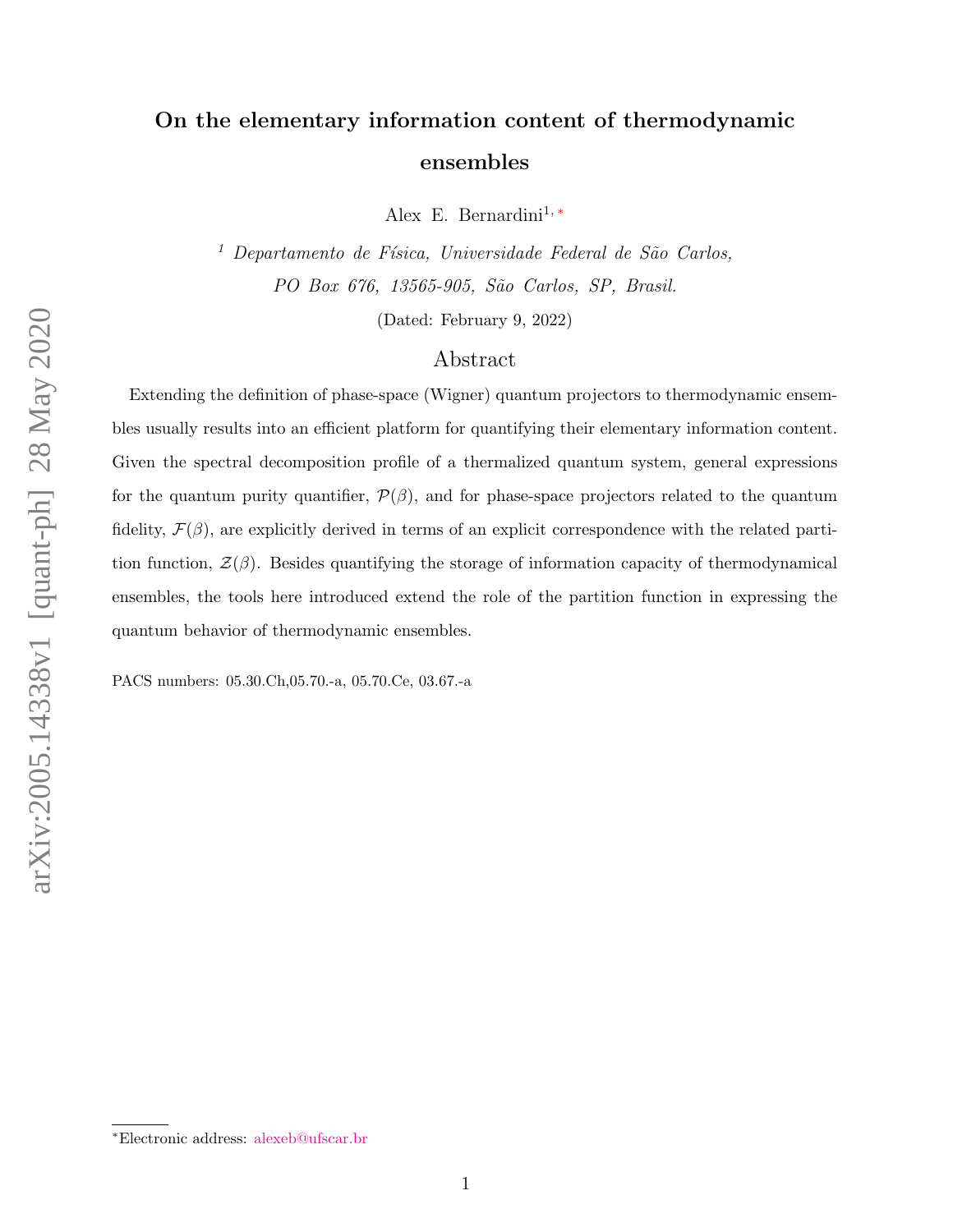Introduction – Even considering that the concept of statistical thermodynamic equilibrium described by the phase-space Gibbs-Boltzmann formula can not be trivially generalized to quantum mechanics, the Weyl-Wigner phase-space formalism  $\left[1, 2\right]$  sufficient and solid grounds for the inception of the quantum statistical mechanics [\[3\]](#page-11-2). As a consequence, the thermodynamics of quantum ensembles embedded into the phase-space quantum mechanical description of Nature exhibits an enlarged set of encoded information which may (or not) be summarized by the partition function of a thermalized system.

Thermal average values obtained for canonical ensembles as weighted sums over all (quantum) states, once resumed by its statistical partition function, are operationally useful insofar as one can quantum mechanically calculate the Hamiltonian system energy levels and their related properties. In this context, besides the well-stablished quantifiers for the storage of energy  $|6|$  – namely related to classical and quantum results for internal energy and heat capacity – general expressions for storage of information quantifiers: the quantum purity,  $\mathcal{P}(\beta)$ , and phase-space projectors related to the quantum fidelity,  $\mathcal{F}(\beta)$ , can also be explicitly obtained in terms of the quantum system related partition function,  $\mathcal{Z}(\beta)$ . To demonstrate such an assertion, canonical ensembles constructed as thermalized statistical mixtures supported by the Weyl-Wigner formalism are considered. Their construction aspects straightforwardly provide the results for measures of quantum purity, through which temperature dependent decoherence effects can be explicitly quantified in terms of the ensemble partition function.

Besides quantifying the storage of information capacity, our results suggest that the quantum projector tools obtained from the phase-space description of thermodynamic ensembles extend the role of the partition function in expressing the system quantum behavior.

Quantum Projectors for Thermodynamic Ensembles – Departing from the one-dimension Weyl transform [\[2\]](#page-11-1) of a quantum operator,  $\hat{\rho}$ ,

$$
\rho^W(q,p) = 2 \int_{-\infty}^{+\infty} du \exp(2ip u/\hbar) \langle q - u|\hat{\rho}|q + u \rangle = 2 \int_{-\infty}^{+\infty} dv \exp(-2iq v/\hbar) \langle p - v|\hat{\rho}|p + v \rangle, (1)
$$

where  $q$  and  $p$  are position and momentum coordinates, the Wigner function for a quantum state,  $W(q, p)$ , is expressed by  $\rho^W(q, p)$ , when  $\hat{\rho}$  is identified with the quantum mechanical density operator. For  $\hat{\rho}$  written in terms of quantum states as  $\hat{\rho} = |\phi\rangle\langle\phi|$ , one then has

$$
h^{-1}\hat{\rho} \to W(q, p) = (\pi \hbar)^{-1} \int_{-\infty}^{+\infty} du \, \exp\left(2 \, i \, p \, u/\hbar\right) \phi^*(q - u) \, \phi(q + u),\tag{2}
$$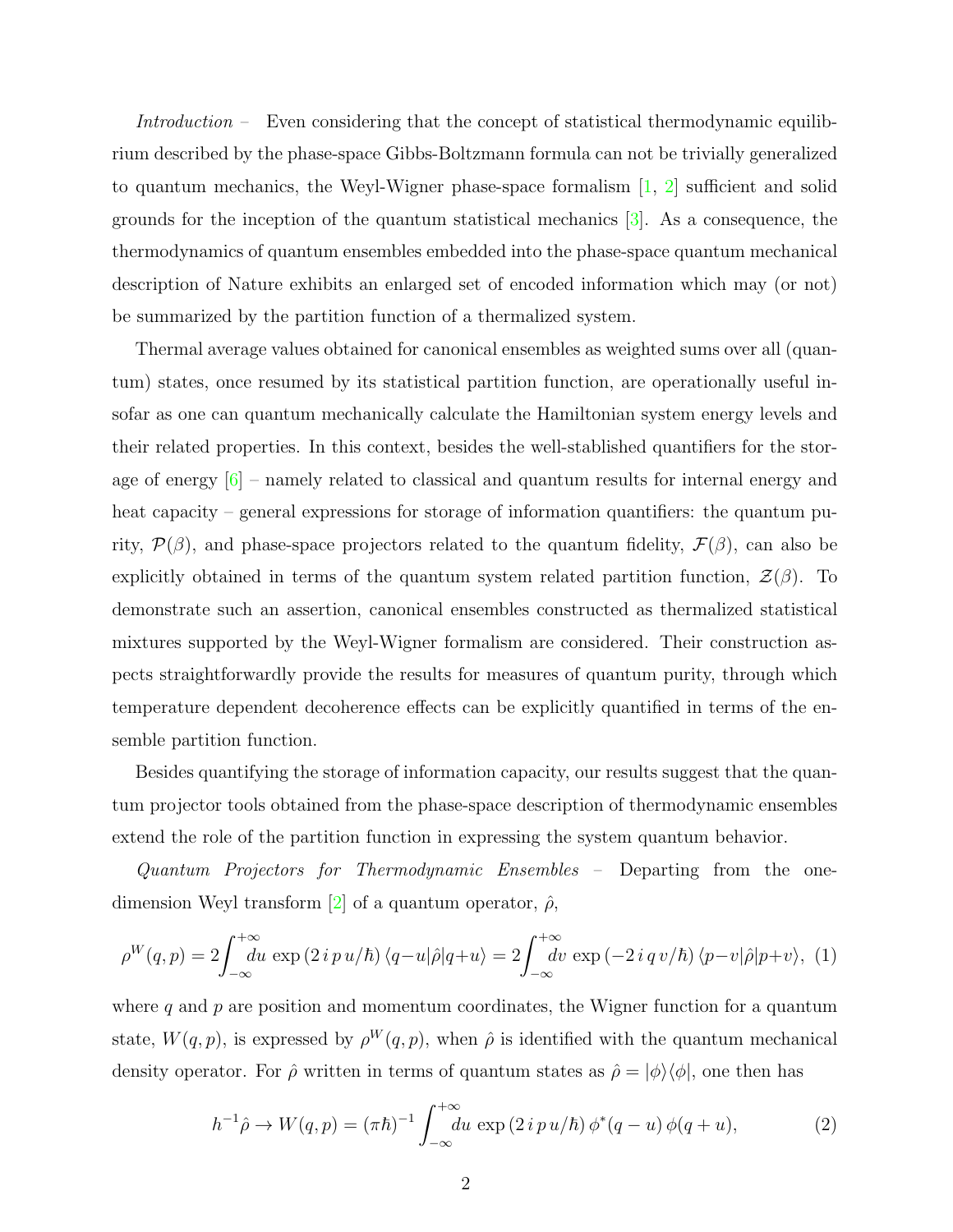which exhibits the properties of a real-valued  $quasi$ -probability distribution and has a number of subtle properties connected to the matrix operator quantum mechanics. For instance, the trace of the product between  $\hat{\rho}$  and a generic operator,  $\hat{O}$ , results into average values,  $\langle O \rangle$ , evaluated by the product of their Weyl transforms integrated over the phase-space plane,  $q - p$ , as [\[1,](#page-11-0) [2\]](#page-11-1)

$$
Tr_{\{q,p\}}\left[\hat{\rho}\hat{O}\right] \to \langle O\rangle = \int_{-\infty}^{+\infty} dp \int_{-\infty}^{+\infty} dq \, W(q,p) \, O^W(q,p). \tag{3}
$$

Of course, it is constrained by the normalization condition of  $\hat{\rho}$ ,  $Tr_{q,p}[\hat{\rho}] = 1$ , which suggests the preliminary interpretation of  $W(q, p)$  as a probability distribution. In particular, such trace analog operations result into the projection property described by

<span id="page-2-0"></span>
$$
\mathcal{F}^{ab} = Tr_{\{q,p\}} \left[ \hat{\rho}^a \hat{\varrho}^b \right] = 2\pi \hbar \int_{-\infty}^{+\infty} dp \int_{-\infty}^{+\infty} dq \, W^a(q,p) \, \mathcal{W}^b(q,p) = |\langle \phi | \varphi \rangle|^2, \tag{4}
$$

for  $\hat{\rho}^a = |\phi\rangle\langle\phi|$  identified with  $W^a(q, p)$ , and  $\hat{\varrho}^b = |\varphi\rangle\langle\varphi|$  identified with  $\mathcal{W}^b(q, p)$ . From Eq.  $(4)$ , the quantum purity,  $P$ , is also obtained from a straightforward trace operation given by

$$
\mathcal{P} = Tr_{\{q,p\}}[\hat{\rho}^2] = 2\pi\hbar \int_{-\infty}^{+\infty} dp \int_{-\infty}^{+\infty} dq W(q,p)^2.
$$
 (5)

For gaussian states, the square root of  $\mathcal{F}^{ab}$  corresponds to the so-called quantum fidelity between  $\hat{\rho}^a$  and  $\hat{\varrho}^b$ , and for identical pure states, with  $\hat{\rho}^a \equiv \hat{\varrho}^b$ ,  $\mathcal{F}^{ab}$  is reduced to  $\mathcal{P}$  =  $Tr_{q,p}[\hat{\rho}^2]=1$ . Likewise, as it shall be demonstrated in the following, such information quantifiers statistically related to the properties of the density matrix can also be computed for canonical ensembles, in terms of their associated partition functions.

From this point, as a matter of convenience, the above framework shall be reconfigured in terms of a dimensionless form of the Wigner function,  $\mathcal{W}(x, k; \tau)$ , written in terms of dimensionless variables,  $x = (m \omega \hbar^{-1})^{1/2} q$  and  $k = (m \omega \hbar)^{-1/2} p$ , for which mass and energy scales, m and  $\hbar\omega$ , have been provided, and a dimensionless time-like quantity,  $\tau = \omega t$ , has been described in terms of an arbitrary angular frequency,  $\omega$ . It is resumed by  $[7]^1$ 

$$
\mathcal{W}(x,\,k;\,\tau) = \pi^{-1}\!\!\!\int_{-\infty}^{+\infty} dy \, \exp\left(2\,i\,k\,y\right)\psi(x-y;\,\tau)\,\psi^*(x+y;\,\tau),\tag{7}
$$

$$
\int_{-\infty}^{+\infty} dx \, |\psi(x; \, \tau)|^2 = \int_{-\infty}^{+\infty} dq \, |\phi(q; \, t)|^2 = 1. \tag{6}
$$

<sup>&</sup>lt;sup>1</sup> The correspondence between  $\psi(x, \tau)$  and  $\phi(q; t)$  is consistent with their normalization constraints,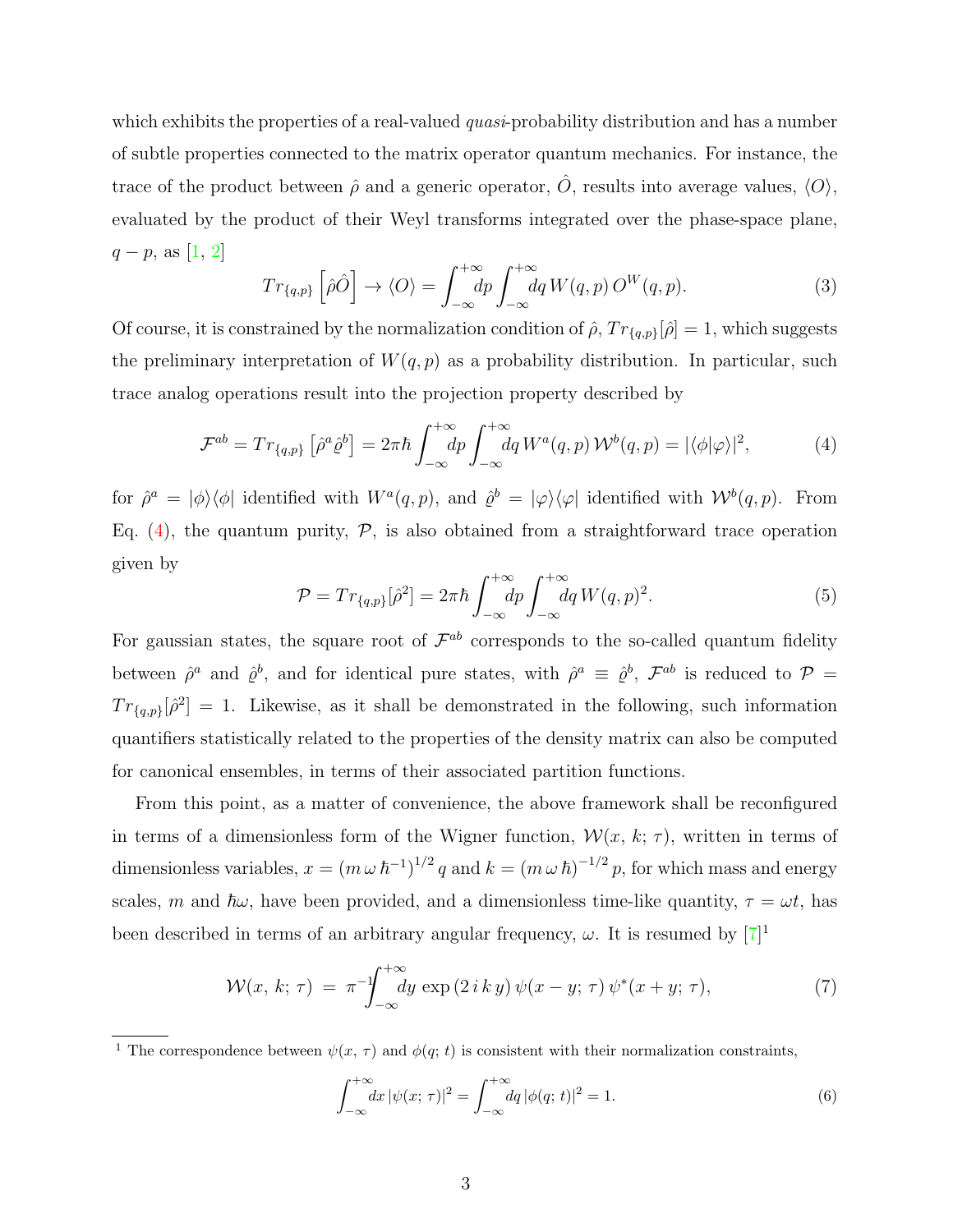with  $y = (m \omega \hbar^{-1})^{1/2} u$ , and where  $\hbar$  has been absorbed by the (implicit) phase-space volume integration.

From now on, considering that the quantum propagator (Green's function) for a timeindependent dimensionless Hamiltonian  $H$  could be expressed by

$$
\Delta(x, t; x', 0) = \langle x | \exp(-i \tau \hat{\mathcal{H}}) | x' \rangle,
$$
\n(8)

a thermal density matrix thermodynamically engendered by  $H$  can be derived from  $\Delta(x, \tau; x', 0)$ . For a canonical ensemble in equilibrium with a heat reservoir at temperature T, the associated thermal density matrix,  $\rho(x, x'; \beta \hbar \omega)$ , can be obtained [\[3,](#page-11-2) [4\]](#page-11-5) by replacing the above related time-dependence,  $\tau$ , by  $-i \beta \hbar \omega$ , where  $\beta = 1/k_B T$ , and  $k_B$  is the Boltzmann constant. In this case, one has

$$
\rho(x, x'; \beta \hbar \omega) = \Delta(x, -i \beta; x', 0) = \sum_{n} \exp(-\beta \hbar \omega \varepsilon_n) \psi_n^*(x) \psi_n(x'), \tag{9}
$$

where quantum eigenstates and eigenenergies,  $\psi_n(x)$  and  $\varepsilon_n$ , are implicitly constrained by the eigenvalue equation  $\mathcal{H}\psi_n(x) = \varepsilon_n \psi_n(x)$ .

In the coordinate representation of the state operator for the canonical ensemble, the functional  $\rho(x, x'; \beta \hbar \omega)$  can have its delocalization aspects parameterized by displacement relations,  $x \to x+y$  and  $x' \to x-y$ . It leads to the y-Fourier transform of  $\rho(x+y, x-y; \beta \hbar \omega)$ identified with a thermalized phase-space probability distribution,  $\Omega(x, k; \beta)$ , as

<span id="page-3-0"></span>
$$
\Omega(x, k; \beta) = \pi^{-1} \int_{-\infty}^{+\infty} dy \exp(2iky) \rho(x+y, x-y; \beta \hbar \omega), \tag{10}
$$

which satisfies the Bloch equation  $[3, 5]$  $[3, 5]$ ,

$$
\frac{\partial \Omega}{\partial \beta} = -\hat{\mathcal{H}}\Omega = -\Omega \hat{\mathcal{H}},\tag{11}
$$

with  $\Omega(\beta = 0)$  working as an identity operator.

From Eq. [\(10\)](#page-3-0), one thus identifies the correspondence between  $\rho(x + y, x - y; \beta \hbar \omega)$  and the canonical ensemble partition function,  $\mathcal{Z}(\beta)$ , by means of a trace operation explicitly given by

<span id="page-3-1"></span>
$$
\mathcal{Z}(\beta) = Tr \left[ \exp(-\beta \hbar \omega \hat{\mathcal{H}}) \right] = \int_{-\infty}^{+\infty} dx \int_{-\infty}^{+\infty} dk \ \Omega(x, k; \beta) = \sum_{n=0}^{\infty} \exp(-\beta \hbar \omega \varepsilon_n), \qquad (12)
$$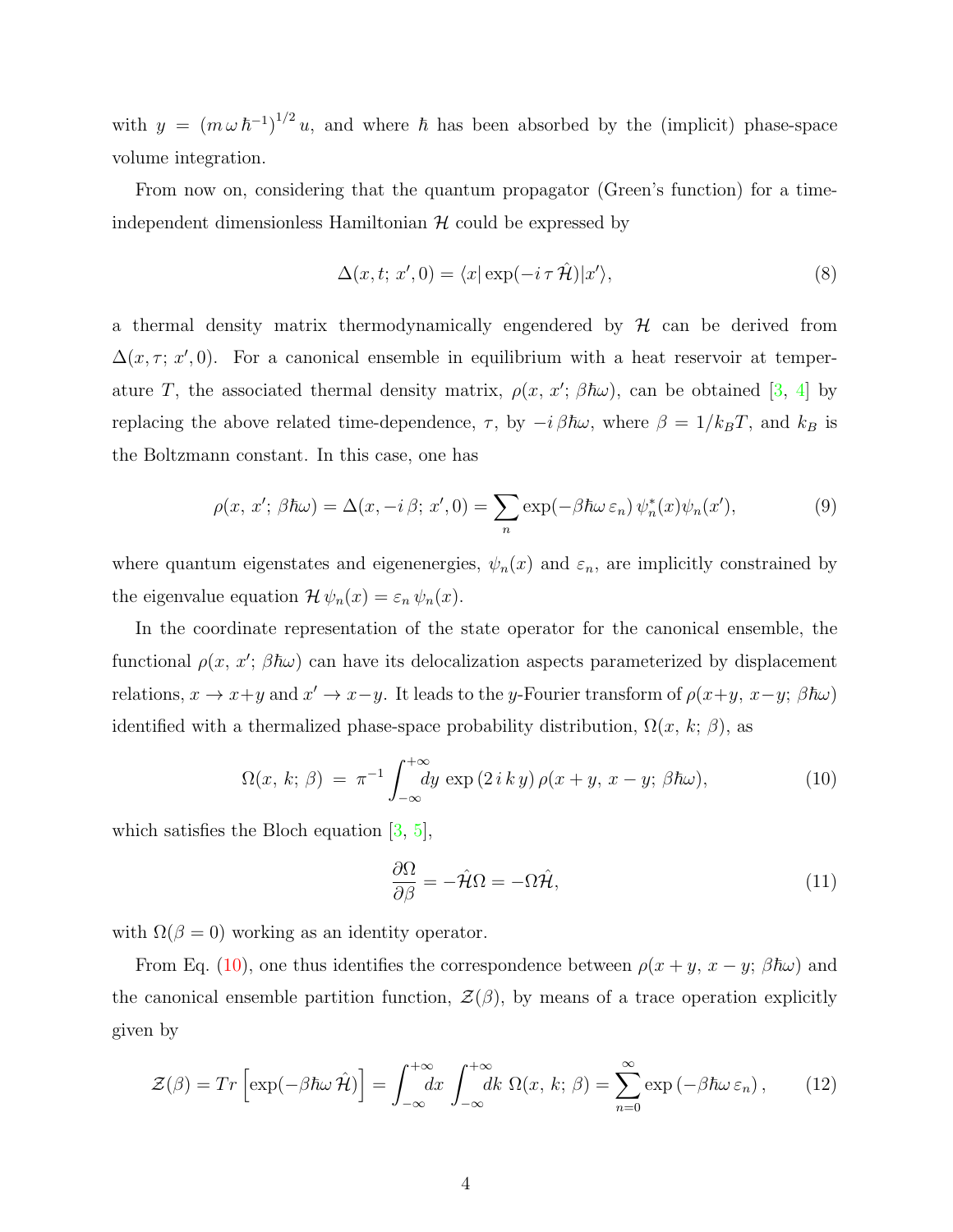from which a large set of systematic thermodynamic and statistical results can be evinced. From Eq. [\(10\)](#page-3-0), the corresponding normalized Wigner function is then written as

$$
\mathcal{W}_{\Omega}(x,\,k;\,\beta) = (\pi \,\mathcal{Z}(\beta))^{-1} \int_{-\infty}^{+\infty} dy \, \exp\left(2\,i\,k\,y\right) \rho(x+y,\,x-y;\,\beta),\tag{13}
$$

which is converted into the essential tool for defining quantum projectors for thermodynamic ensembles.

To clear up this point, one can firstly consider the ensemble of quantum states of a thermodynamical system a described in terms of Wigner distributions written as

<span id="page-4-1"></span>
$$
\mathcal{W}_{\Omega}^{a}(x, k; \beta) = \frac{1}{\mathcal{Z}^{a}(\beta)} \sum_{n=0}^{\infty} a_{n}(\beta) \mathcal{W}_{n}^{a}(x, k), \qquad (14)
$$

with  $a_n(\beta) = \exp(-\beta \hbar \omega \varepsilon_n^a)$  and

$$
\mathcal{W}_n^a(x, k) = \pi^{-1} \int_{-\infty}^{+\infty} dy \exp(2 i k y) \psi_n^a(x - y) \psi_n^{a*}(x + y), \tag{15}
$$

for the set of ortonormalized stationary states  $\{\psi_n^a\}$ . Analogous definitions for a system b, with  $b_n(\beta) = \exp(-\beta \hbar \omega \varepsilon_n^b)$ , are also introduced. In this case, the quantum projector from Eq.  $(4)$  leads to

$$
\mathcal{F}^{ab} \to \mathcal{F}^{ab}(\beta, \beta') = \frac{1}{\mathcal{Z}^a(\beta)\,\mathcal{Z}^b(\beta')} \sum_{n,\ell=0}^{\infty} a_n(\beta) \, b_\ell(\beta') |\alpha_{n\ell}|^2, \qquad \text{with } \alpha_{n\ell} = \langle \psi_n^a | \psi_\ell^b \rangle. \tag{16}
$$

By observing that  $a_n(0) = b_\ell(0) = 1$ , as well as

$$
\sum_{\ell=0}^{\infty} |\alpha_{n\ell}|^2 = \sum_{n=0}^{\infty} |\alpha_{n\ell}|^2 = \sum_{n=0}^{\infty} \langle \psi_{\ell}^b | \psi_n^a \rangle \langle \psi_n^a | \psi_{\ell}^b \rangle = \langle \psi_{\ell}^b | \left( \sum_{n=0}^{\infty} |\psi_n^a \rangle \langle \psi_n^a | \right) | \psi_{\ell}^b \rangle = \langle \psi_{\ell}^b | \mathbb{I} | \psi_{\ell}^b \rangle = 1,
$$

one notices that  $\mathcal{F}^{ab}(0, \beta') = 1/\mathcal{Z}^{a}(\beta \to 0) = \mathcal{F}^{ab}(\beta, 0) = 1/\mathcal{Z}^{a}(\beta' \to 0) = \mathcal{F}^{ab}(0, 0) = 0$ , which corresponds to the lower bound value of  $\mathcal{F}^{ab}(\beta, \beta')$ . More relevantly, for  $a \equiv b$ , one has  $\alpha_{n\ell} = \delta_{n\ell}$  and, therefore,

<span id="page-4-0"></span>
$$
\mathcal{F}^{aa}(\beta,\,\beta') = \frac{\mathcal{Z}^a(\beta+\beta')}{\mathcal{Z}^a(\beta)\,\mathcal{Z}^a(\beta')},\tag{17}
$$

which corresponds to the quantum fidelity between the same canonical ensembles at different temperatures related to  $\beta$  and  $\beta'$ . It explicitly yields the quantum purity of the thermodynamic ensemble a in terms of  $\mathcal{Z}^a$  as

$$
\mathcal{P}^{a}(\beta) = \mathcal{F}^{aa}(\beta, \beta) = \frac{\mathcal{Z}^{a}(2\beta)}{\left(\mathcal{Z}^{a}(\beta)\right)^{2}}.
$$
\n(18)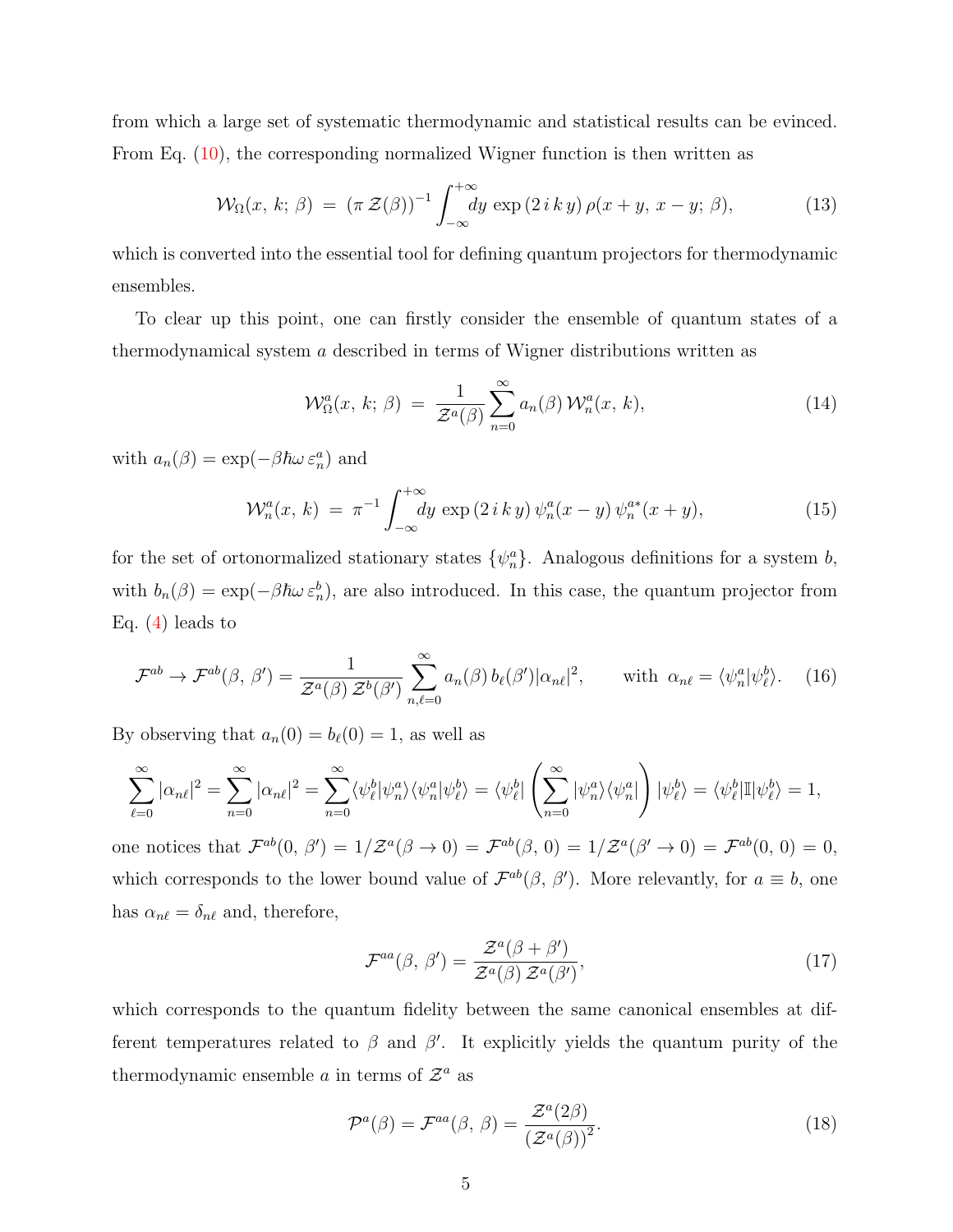As prescribed by the analytical property of the quantum fidelity, the result from Eq. [\(17\)](#page-4-0) simply allows for quantitatively confronting the storage information capacity (related to quantum purity) between identical quantum ensembles at different thermodynamic regimes. If asymptotic temperature regimes, with  $T \to \infty$ , are admitted as the classical limit, the fidelity between classical and quantum thermodynamic ensembles is null.

At this point, it is also relevant to notice that if a system is subdivided into N non-interacting distinguishable sub-systems,  $a_1, a_2, \ldots, a_N$ , then the partition function of the global system is expressed by the product of the individual partition functions,  $\mathcal{Z}^a = \prod_{s=1}^N \mathcal{Z}^{a_s}$ , which straightforwardly yields

<span id="page-5-0"></span>
$$
\mathcal{P}^{a}(\beta) = \frac{\mathcal{Z}^{a}(2\beta)}{\left(\mathcal{Z}^{a}(\beta)\right)^{2}} = \prod_{s=1}^{N} \frac{\mathcal{Z}^{a_{s}}(2\beta)}{\left(\mathcal{Z}^{a_{s}}(\beta)\right)^{2}} = \prod_{s=1}^{N} \mathcal{P}^{a_{s}}(\beta),\tag{19}
$$

which shows that the quantum purity,  $P$ , exhibits subaditivity properties similar to those ones of the partition function,  $Z$ . Likewise, if the sub-systems are quantum mechanically identical one to each other, i.e.  $a_1 \equiv a_2 \equiv \cdots \equiv a_N = A$ , the total partition function must be divided by a factor N! so as to ensure the right number of microstates. It results into  $\mathcal{Z}^a = (\mathcal{Z}^A)^N/N!$  which yields  $\mathcal{P}^a = (\mathcal{P}^A)^N/N!$ , as expected.

Finally, given the above correspondence with the partition function, a storage of information capacity related to  $\mathcal{P}(\beta)$  can be introduced by the dimensionless quantities,

<span id="page-5-1"></span>
$$
\epsilon^{\mathcal{P}}(\beta) = \beta \frac{\partial}{\partial \beta} \ln \left( \mathcal{P}(\beta) \right),\tag{20}
$$

and

<span id="page-5-2"></span>
$$
\mathcal{C}^{\mathcal{P}}(\beta) = -\beta^2 \frac{\partial^2}{\partial \beta^2} \ln \left( \mathcal{P}(\beta) \right),\tag{21}
$$

which are respectively analogous to the internal energy and to the heat capacity of a thermodynamic ensemble, when  $\mathcal{P}(\beta)$  is replaced by  $1/\mathcal{Z}(\beta)$ . As it shall be discussed in the following, both quantities define plateaus of information which can be related to some temperature dependent storage capacity as well as it is noticed from the energy-like quantities defined in terms of  $\ln(Z(\beta))$  derivatives in statistical thermodynamics. Apart from the nomenclature analogy, as well known, the thermodynamic heat capacity,  $\mathcal{C}(\beta)$ , expresses how much energy one needs to change the temperature of a given mass. It reflects into its capacity of storing heat. In the case of the replacement of  $\mathcal{Z}(\beta)$  by  $1/\mathcal{P}(\beta)$ ,  $\epsilon^{\mathcal{P}}(\beta)$ (complemented by  $\mathcal{C}^{\mathcal{P}}(\beta)$ ) expresses the rate(s) of change of stored information which is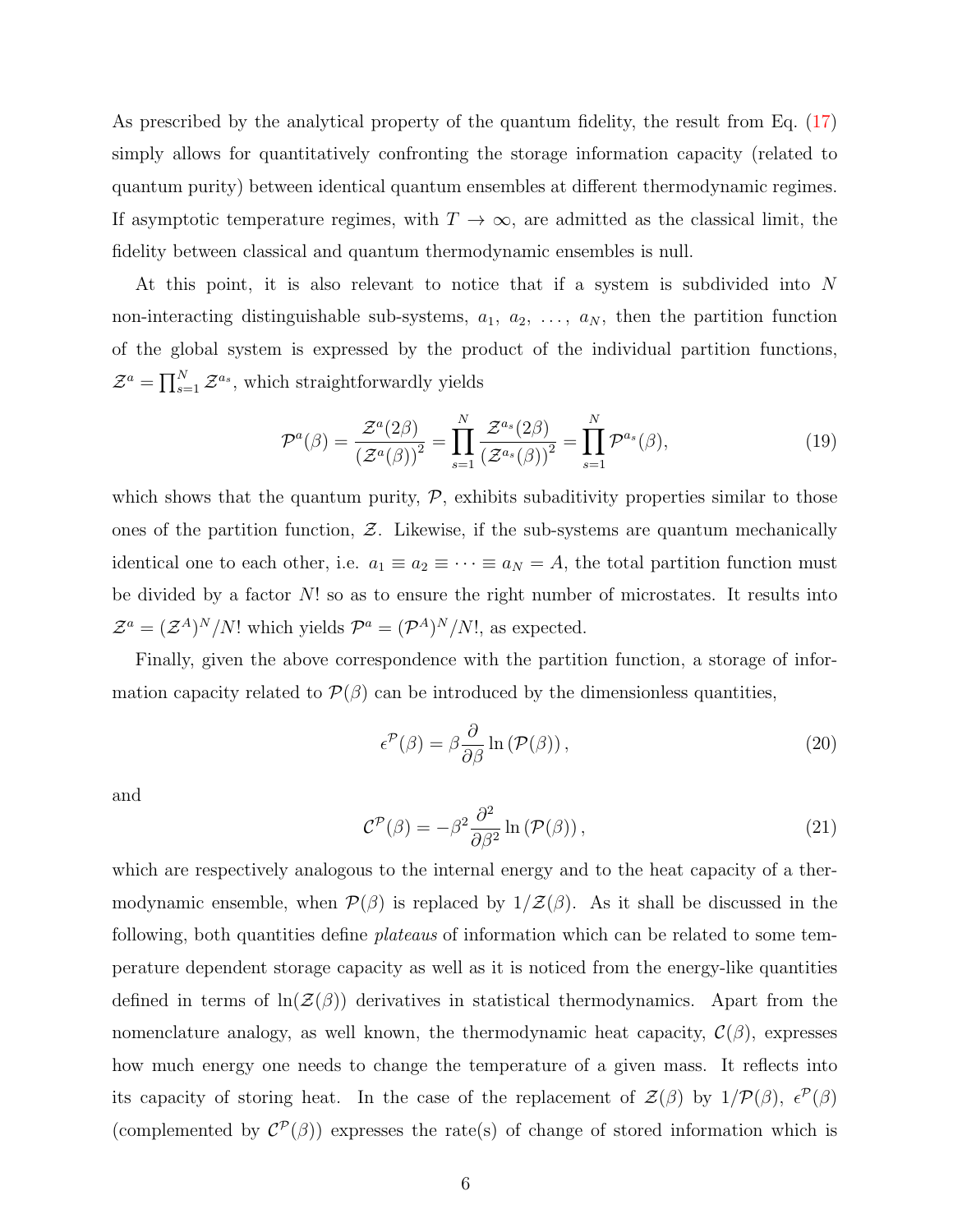gained(lost) throughout the ensemble evolution from statistical mixtures (pure states) to pure states (statistical mixtures) – they quantify the quantum coherence behavior in terms of the temperature associated parameter,  $\beta$ .

Harmonic Oscillator – A natural test platform for the above discussed quantities is the quantum harmonic oscillator (HO) driven by the dimensionless Hamiltonian equation,

<span id="page-6-0"></span>
$$
\mathcal{H}^{HO}\phi_n^{HO}(x) = \frac{1}{2} \left( k^2 + x^2 \right) \phi_n^{HO}(x) = (n + 1/2) \phi_n^{HO}(x), \tag{22}
$$

with Wigner functions associated to  $\phi_n^{HO}(x)$  written as

$$
\mathcal{W}_n^{HO}(x, k) = (-1)^n \pi^{-1} \exp[-(k^2 + x^2)] \mathcal{L}_n[2(k^2 + x^2)], \qquad (23)
$$

where  $\mathcal{L}_n$  are the *Laguerre polynomials*, which lead to the thermalized Wigner function (cf. Eq.  $(14)$ ) written as [\[3\]](#page-11-2)

<span id="page-6-1"></span>
$$
\mathcal{W}_{\Omega}^{HO}(x,\,k;\,\beta) \,=\, \pi^{-1}\tanh\left(\beta\hbar\omega/2\right)\exp\left[-\tanh\left(\beta\hbar\omega/2\right)\left(k^2+x^2\right)\right],\tag{24}
$$

which results into

$$
\mathcal{Z}^{HO}(\beta) = \frac{1}{2\sinh\left(\beta\hbar\omega/2\right)},\tag{25}
$$

and, consequently,

$$
\mathcal{F}^{HO}(\beta, \beta') = \frac{2}{\coth(\beta \hbar \omega/2) + \coth(\beta' \hbar \omega/2)} \quad \text{and} \quad \mathcal{P}^{HO}(\beta) = \tanh(\beta \hbar \omega/2), \qquad (26)
$$

respectively for quantum fidelity and quantum purity.

Considering the subadditivity properties from Eq. [\(19\)](#page-5-0), the results for the quantum purity and their correspondent storage of information properties are much more evinced for an anisotropic 3D version the HO system from  $(22)$ , for which one has

<span id="page-6-2"></span>
$$
\mathcal{P}_{3D}^{HO}(\beta) = \tanh\left(\beta\hbar\omega_x/2\right)\tanh\left(\beta\hbar\omega_y/2\right)\tanh\left(\beta\hbar\omega_z/2\right),\tag{27}
$$

which results into the  $\epsilon^{\mathcal{P}}(\beta)$  and  $\mathcal{C}^{\mathcal{P}}(\beta)$  quantities depicted in Fig. [1,](#page-7-0) where the anisotropy property is introduced through the rate of the angular frequencies,  $\omega_x : \omega_y : \omega_z$ . From Fig. [1,](#page-7-0) it is possible to notice that the results for  $\epsilon^{\mathcal{P}}(\beta)$  (dashed red lines) follow a pattern similar to that one of the ensemble heat capacity,  $\mathcal{C}(\beta)$  (solid black lines), as well as the storage of information capacity,  $\mathcal{C}^{\mathcal{P}}(\beta)$  (solid red lines), let the storage plateaus much more evinced.

Turning back to the generalized interpretation of the quantifiers defined by Eqs. [\(20\)](#page-5-1) and [\(21\)](#page-5-2), as it can be depicted in both plots from Fig. [1,](#page-7-0) the storage of information capacity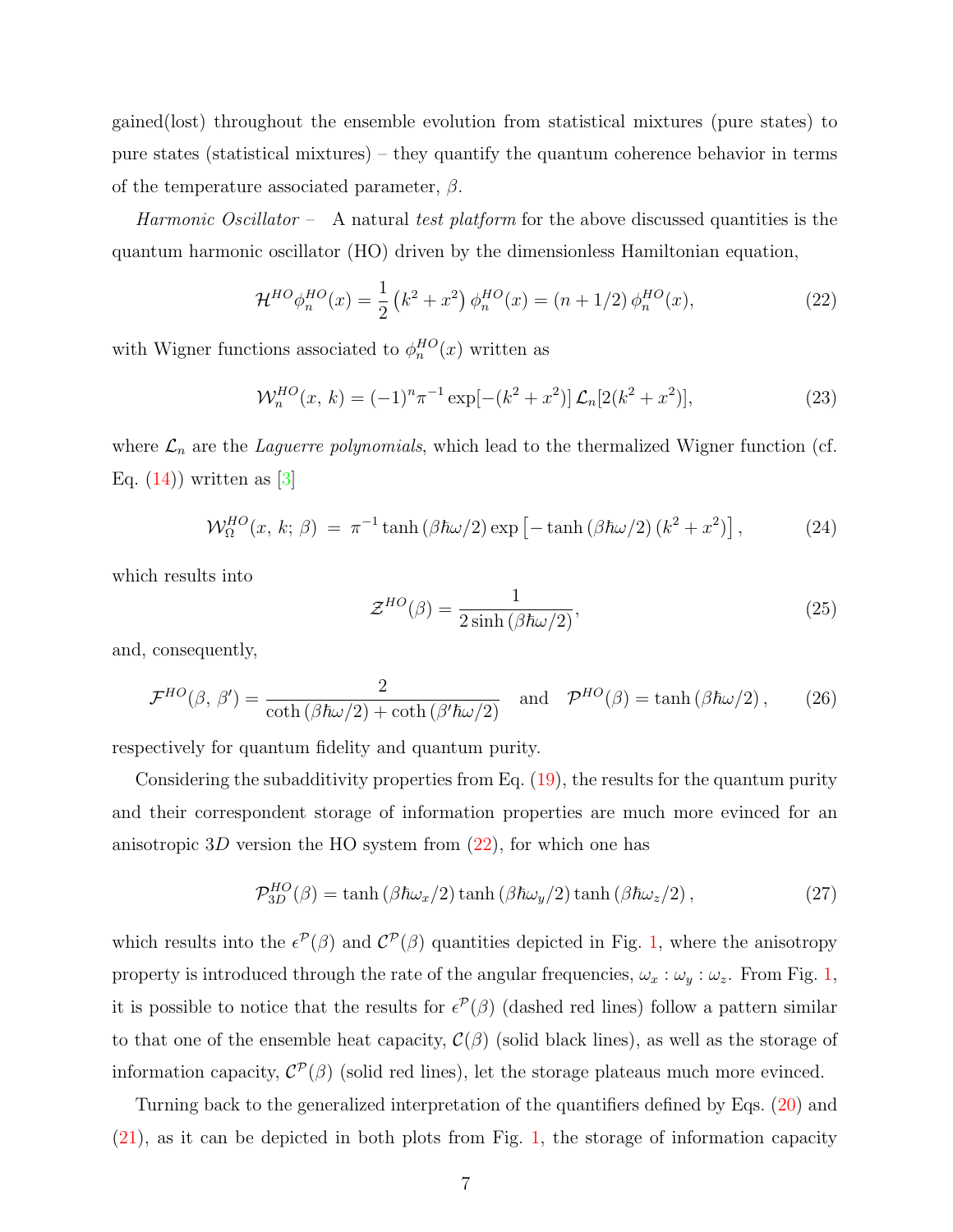resumed by  $\epsilon^{\mathcal{P}}$  and  $\mathcal{C}^{\mathcal{P}}$  – as they respectively correspond to first and second derivatives of (the logarithm of)  $\mathcal{P}$  – provide more detailed information for the quantum purity variation pattern with respect to the temperature, which sometimes is not evinced from purity profiles by themselves.  $\epsilon^{\mathcal{P}}$  and  $\mathcal{C}^{\mathcal{P}}$  exhibit similar profiles which however are not identical to those ones of the heat capacity,  $C$ . Therefore, they correspond to a set of complementary thermodynamic averaged quantities which quantitatively describe how the variation of the level of quantum decoherence measured by  $\mathcal P$  evolves in terms of the temperature dependent parameter,  $\beta$ . Depending on the analytical structure of the partition function,  $\mathcal{Z}(\beta)$ , without the tools here introduced, the level of decoherence measured by the quantum purity can not be straightforwardly obtained from the energy related thermodynamic variables.

*Singular Oscillator* - An extension of the above results can be exemplified by the  $sin$ *gular oscillator* (SO) system driven by the dimensionless Hamiltonian equation [7],

<span id="page-7-1"></span>
$$
\mathcal{H}^{SO}\phi_n^{\alpha}(x) = \frac{1}{2} \left\{ k^2 + x^2 + \frac{4\alpha^2 - 1}{4x^2} - 2\alpha \right\} \phi_n^{\alpha}(x) = (2n + 1) \phi_n^{\alpha}(x),\tag{28}
$$

from which the thermodynamic ensemble of quantum states is described in terms of the Wigner distribution written as

$$
\mathcal{W}_{\Omega}^{\alpha}(x, k; \beta) = \frac{\exp(\beta \hbar \omega)}{\mathcal{Z}(\beta)} \sum_{n=0}^{\infty} \mathcal{W}_{n}^{\alpha}(x, k) \exp(-2n \beta \hbar \omega), \tag{29}
$$



<span id="page-7-0"></span>FIG. 1: (Color online) Quantum purity,  $\mathcal{P}_{3D}^{HO}$  (dotted red lines), and the storage of information capacity described by  $\epsilon^{\mathcal{P}}(\beta)$  (dashed red lines) and  $\mathcal{C}^{\mathcal{P}}(\beta)$  (solid red lines) as function of  $\beta$  $\omega_x : \omega_y : \omega_z \leftrightarrow 1/10 : 1 : 10$  (first plot) and  $\omega_x : \omega_y : \omega_z \leftrightarrow 1/10 : 1 : 100$  (second plot). By comparative reasons, the quantum ensemble internal energies,  $\epsilon(\beta)$  (dashed black lines) and heat capacities,  $\mathcal{C}(\beta)$  (solid black lines), are also described as function of  $\beta$ .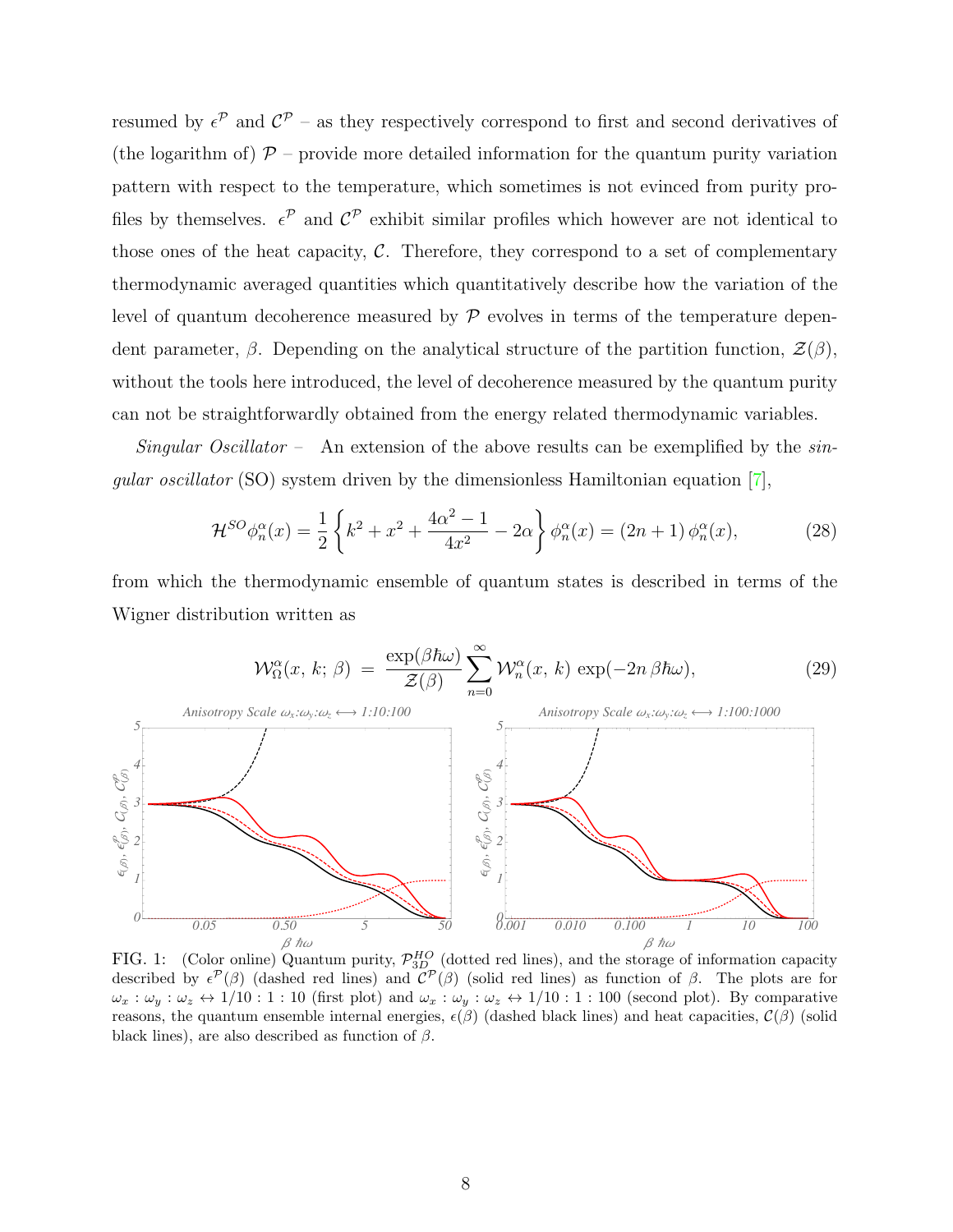where  $\mathcal{W}_n^{\alpha}$  are the Wigner function contributions obtained from the Weyl transform of the eigenvectors  $\phi_n^{\alpha}(x)$  [\[7\]](#page-11-4), which leads to

<span id="page-8-0"></span>
$$
\mathcal{W}_{\Omega}^{\alpha}(x, k; \beta) = \frac{2 \exp(-\beta \hbar \omega)}{\mathcal{Z}(\beta) \pi} \int_{-x}^{+x} dy \exp(2iky) \exp\left[-(x^2 + y^2)\right] (x^2 - y^2)^{\frac{1}{2} + \alpha} \times \left(30\right)
$$

$$
\sum_{n=0}^{\infty} \left\{ \exp(-2n \beta \hbar \omega) \frac{n!}{\Gamma(\alpha + n + 1)} L_n^{\alpha} \left( (x + y)^2 \right) L_n^{\alpha} \left( (x - y)^2 \right) \right\},
$$

where  $L_n^{\alpha}$  are the *associated Laguerre polynomials*. In this case, some straightforward mathematical manipulations [\[8\]](#page-11-7) over Eq. [\(30\)](#page-8-0) results into

$$
\sum_{n=0}^{\infty} \left\{ \exp(-2n \beta \hbar \omega) \frac{n!}{\Gamma(\alpha + n + 1)} L_n^{\alpha} \left( (x + y)^2 \right) L_n^{\alpha} \left( (x - y)^2 \right) \right\} =
$$
\n
$$
\frac{(x^2 - y^2)^{-\alpha}}{(1 - \lambda)\lambda^{\frac{\alpha}{2}}} \exp\left[ -\frac{2\lambda}{1 - \lambda} (x^2 + y^2) \right] \mathcal{I}_{\alpha} \left( \frac{2\lambda^{\frac{1}{2}}}{1 - \lambda} (x^2 - y^2) \right),
$$
\n(31)

with  $\lambda = \exp(-2\beta\hbar\omega)$ , where  $\mathcal{I}_{\alpha}$  is the modified Bessel function of the first kind, and which can be substituted into Eq.  $(30)$  as to give

<span id="page-8-1"></span>
$$
\mathcal{W}_{\Omega}^{\alpha}(x, k; \beta) = \frac{\exp(\alpha \beta \hbar \omega)}{\sinh(\beta \hbar \omega) \mathcal{Z}(\beta) \pi} \times \left[\int_{-x}^{+x} dy \exp(2iky) (x^2 - y^2)^{\frac{1}{2}} \exp[-\coth(\beta \hbar \omega)(x^2 + y^2)] \mathcal{I}_{\alpha} \left(\frac{x^2 - y^2}{\sinh(\beta \hbar \omega)}\right)\right].
$$
\n(32)

From the standard statistical definitions (cf. Eq. [\(12\)](#page-3-1)), and for Hamiltonian eigenvalues described by Eq. [\(28\)](#page-7-1), it is possible to verify that the expressions for the partition function as well as for the quantum purity of the SO do not depend on the anharmonic distortion driven by  $\alpha$ . In fact, they reproduce exactly the same thermodynamic phenomenology of the HO when  $\omega$  is replaced by  $2\omega$ , which can be expressed by  $\mathcal{Z}^{HO}(2\beta) = \mathcal{Z}^{SO}(\beta)$  and  $\mathcal{P}^{HO}(2\beta) = \mathcal{P}^{SO}(\beta)$ . In this sense, partition functions and quantum purities are useless in distinguishing one system from each other. Otherwise, one can recover the quantum projector definition from Eq. [\(4\)](#page-2-0) as to compute  $\mathcal{F}^{ab}(2\beta, \beta)$  for  $a \equiv HO$  and  $b \equiv SO$ , for the Wigner functions respectively obtained from Eqs.[\(24\)](#page-6-1) and [\(32\)](#page-8-1).

Given the *quasi*-gaussian profile from  $(32)$  and the typical gaussian pattern from  $(24)$ , the numerically obtained results for  $\mathcal{F}^{ab}(2\beta, \beta)$  $\mathcal{F}^{ab}(2\beta, \beta)$  $\mathcal{F}^{ab}(2\beta, \beta)$  depicted in Fig. 2 can be read as the (square of) the quantum fidelity between SO and HO thermodynamic ensembles, which evinces the role of the parameter  $\alpha$  in the anharmonic contributions.

For  $\alpha = -1/2$ , one approximately recovers the result for the HO quantum purity, with a short distortion due to the  $-2\alpha$  factor contribution from the Hamiltonian Eq. [\(28\)](#page-7-1), which is suppressed in the limit of vanishing temperatures (pure state limit, for  $\beta \to \infty$ ).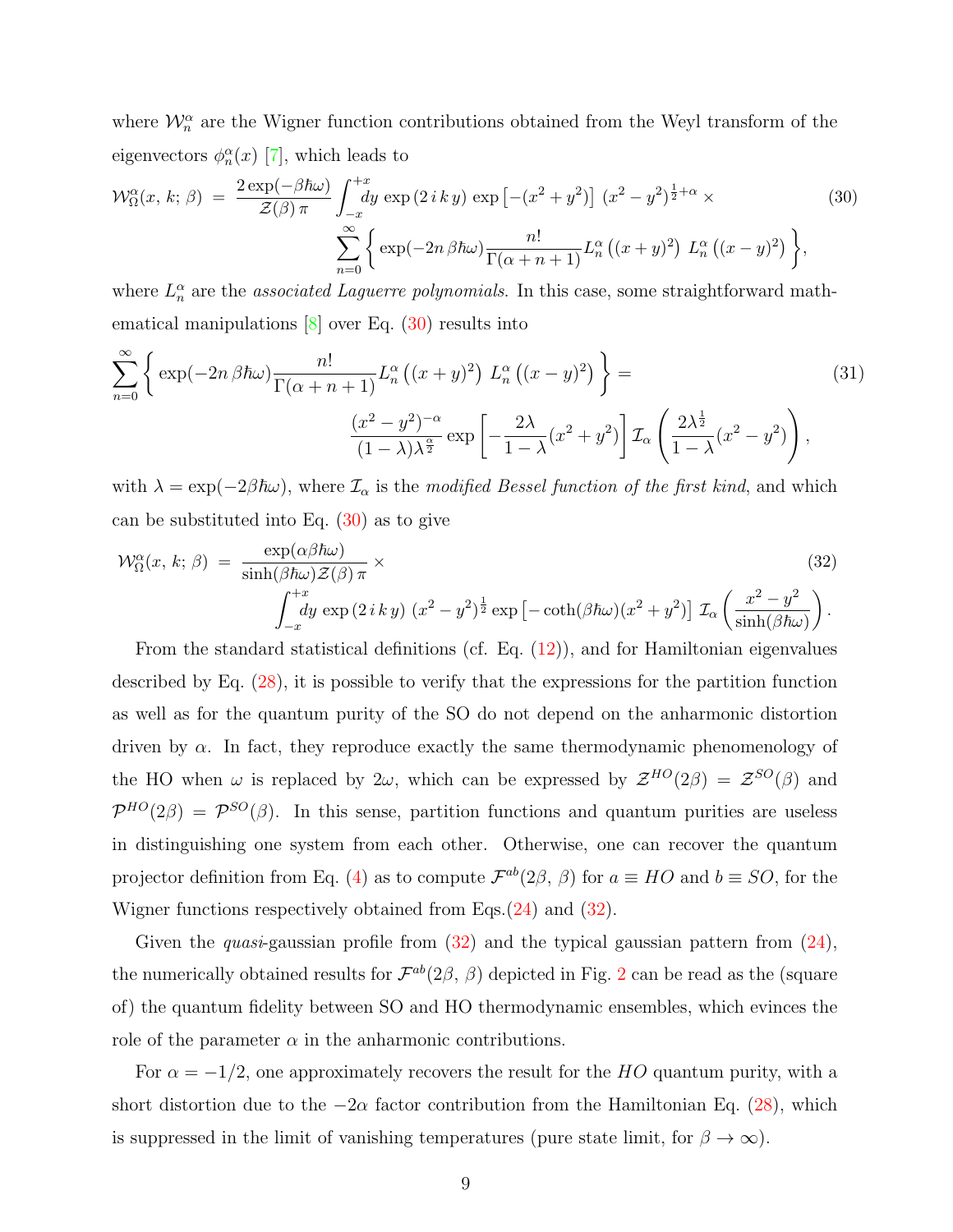

<span id="page-9-0"></span>FIG. 2: (Color online) Square of quantum fidelity,  $\mathcal{F}^{HO-SO}(2\beta, \beta)$  between SO and HO thermodynamic ensembles as function of  $\beta$ . The plots are for  $\alpha = -1/2$  (dotted black line),  $\alpha = 1/2$  (dot-dashed black line),  $\alpha = 3/2$  (dashed black line), and  $\alpha = 5/2$  (solid black line). The asymptotic value of  $\mathcal{F}^{HO-SO}$  for  $\alpha = -1/2$ recovers the unitary quantum purity results described by  $\mathcal{P}^{HO}(2\beta)$  (dashed red line).

Infinite Box and Quantum Rotors – To summarize, two other typical quantum ensemble systems that can be discussed in the above context are described in terms of the self-energies of the infinite box (1D) and of the quantum rotor (3D). The semi-analytic expression for their partition functions are respectively given by

$$
\mathcal{Z}^{Box}(\beta) = \sum_{n=0}^{\infty} \exp\left(-\beta \pi^2 \hbar^2 n^2 / (2ma^2)\right)
$$
  
 
$$
\approx \int_0^{\infty} dn \exp\left(-\beta \pi^2 \hbar^2 n^2 / (2ma^2)\right) = a\left(\frac{m}{\beta \hbar}\right)^{1/2}, \tag{33}
$$

where  $m$  is the mass parameter, and  $a$  is the box width parameter, and

$$
\mathcal{Z}^{Rot}(\beta) = \sum_{\ell=0}^{\infty} (2\ell+1) \exp\left(-\ell(\ell+1)\beta\hbar^2/(2I)\right)
$$
  

$$
\approx \int_0^{\infty} d\ell \, 2\ell+1 \exp\left(-\ell(\ell+1)\beta\hbar^2/(2I)\right)
$$
  

$$
= -\frac{2I}{\beta\hbar^2} \exp\left(-\ell(\ell+1)\beta\hbar^2/(2I)\right) \Big|_{\ell=0}^{\ell=\infty} = \frac{2I}{\beta\hbar^2}, \tag{34}
$$

where  $I$  is the inertia momentum parameter. Before discussing the above results, it is convenient to notice from Eq. [\(27\)](#page-6-2) that, for a thermodynamic ensemble with the partition function proportional to a power of  $\beta$  (or T), i.e.  $\mathcal{Z}(\beta) \propto \beta^m$ , one has  $\mathcal{P}(\beta) \propto 1/\mathcal{Z}(\beta)$ which, according to the definitions from Eqs.  $(20)$  and  $(21)$ , straightforwardly leads to

$$
\epsilon^{\mathcal{P}}(\beta) = \epsilon(\beta) = -\beta \frac{\partial}{\partial \beta} \ln \left( \mathcal{Z}(\beta) \right),\tag{35}
$$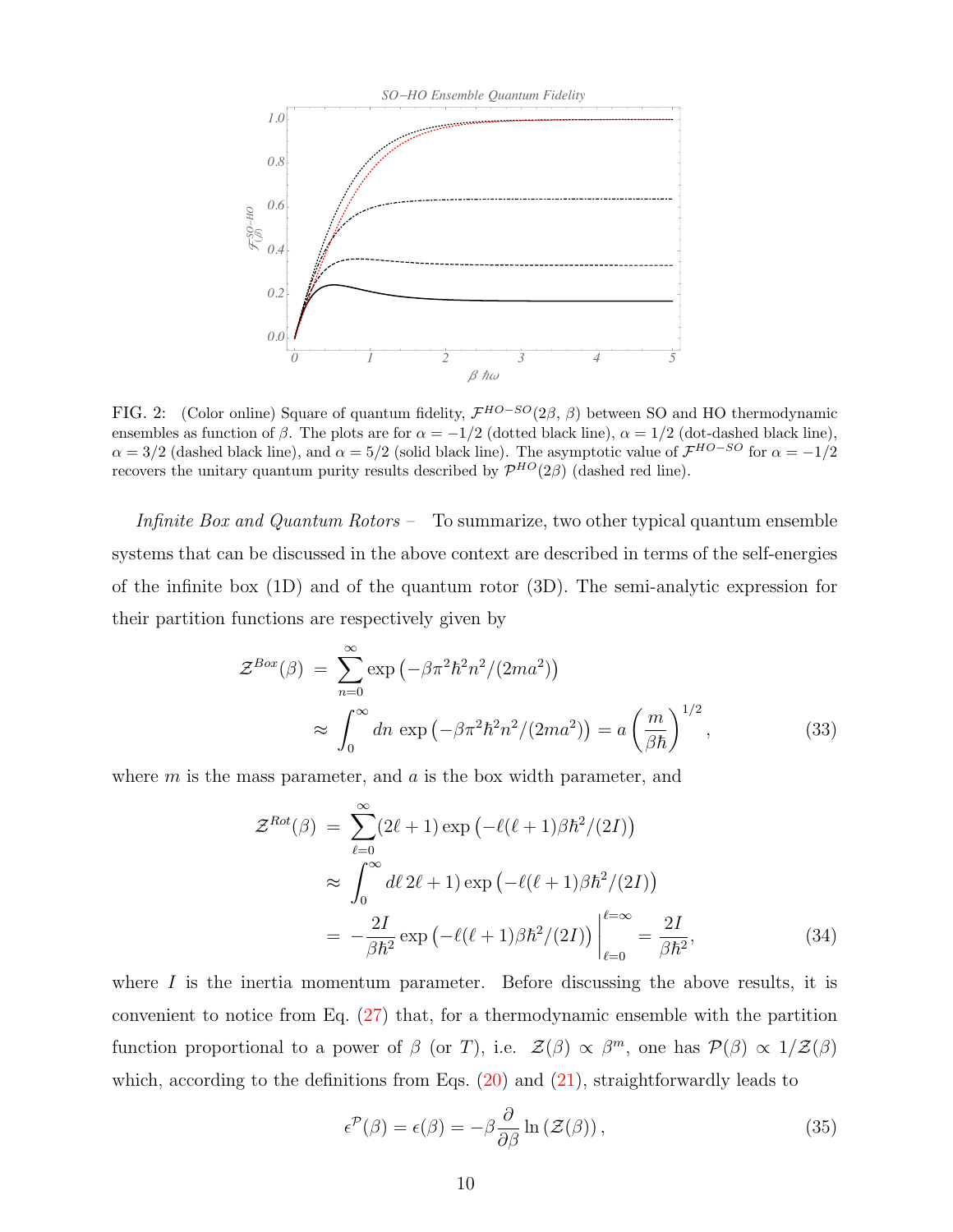and

$$
\mathcal{C}^{\mathcal{P}}(\beta) = \mathcal{C}(\beta) = \beta^2 \frac{\partial^2}{\partial \beta^2} \ln \left( \mathcal{Z}(\beta) \right). \tag{36}
$$

It means that, for the above related thermodynamic ensembles, the storage of information capacities given in terms of  $\epsilon^{\mathcal{P}}$  and  $\mathcal{C}^{\mathcal{P}}$  exhibit the same respective pattern described by the internal energy and by the heat capacity obtained from  $\mathcal{Z}(\beta)$ . Besides a natural consistency interpretation, it supports the relevance of the novel quantifiers here introduced, in the sense that, as noticed from the preliminary results, they introduce a description of complementary information aspects related to the quantum nature of thermodynamic ensembles.

Brief Conclusion – In this report, from an strict theoretical perspective, it has been demonstrated that the extension of the definition of phase-space quantum states to thermodynamic ensembles provides general expressions for the quantum purity quantifier and for more generalized phase-space quantum projectors for thermalized quantum systems. The results were explicitly obtained in terms of a straightforward correspondence with thermodynamic ensemble partition functions,  $\mathcal{Z}(\beta)$ , which supports their statistical interpretation, namely when it is related to subadditivity properties. Besides the quantum mechanical support given by the Weyl-Wigner framework, and the expected correspondence with the usual thermodynamic internal energy and heat capacity quantifiers, the information quantifiers here identified introduce novel attributes to the partition functions. Our results suggest that the so-called storage of information capacities obtained from the quantum projection tools here introduced stir up the comprehension of complementary aspects related to the quantum nature of thermodynamic ensembles.

As a concluding remark, it is worth mentioning that the Weyl-Wigner representation of the thermodynamic ensembles considered here naturally circumvents the negative  $-quasi$ probability misunderstandings frequently pointed out in phase-space probability distribution analysis. In this context, an exhausting list of derived frameworks, which includes Husimi Q [\[4,](#page-11-5) [14\]](#page-11-8) and Glauber-Sudarshan [\[15,](#page-11-9) [16\]](#page-11-10) phase-space representations, as well as optical tomographic quantum mechanics  $[17-19]$  $[17-19]$ , can also deserve sharper investigations in the context of thermodynamics. In this sense, our results can be applied into a broad context of physical problems, from the improvement of quantum information protocols related, for instance, to the computation of loss of information in the thermodynamic cycles of quantum heat engines  $[6, 10-13]$  $[6, 10-13]$  $[6, 10-13]$ , to the investigation of quantum to classical transitions at cosmological scenarios [\[9\]](#page-11-15).